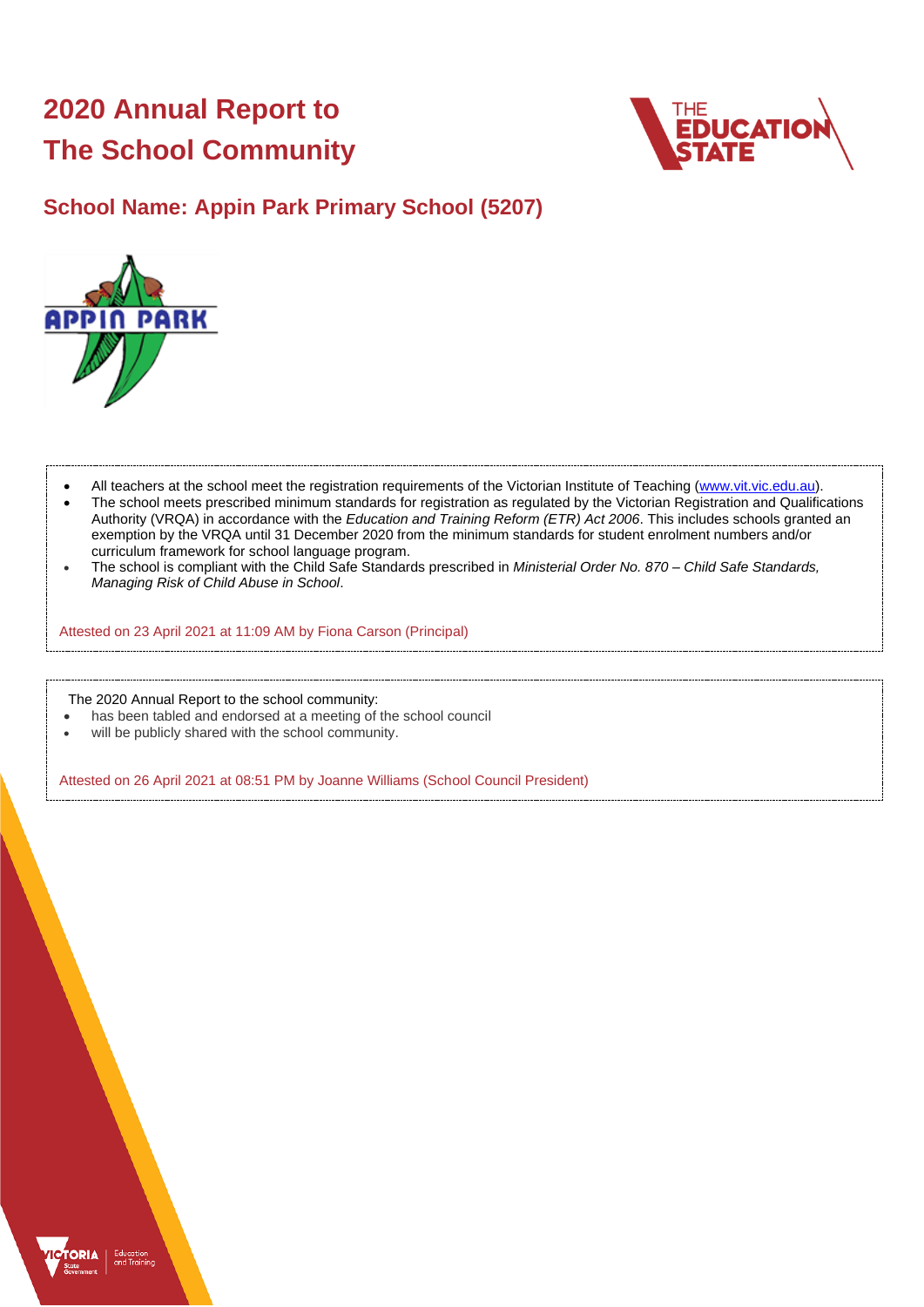

# How to read the Annual Report

## What has changed for the 2020 Annual Report?

#### **Improved appearance**

The appearance of the Performance Summary has been updated to more clearly represent information and to assist interpretation and comparison of individual school's data with state averages and similar school groups.

### **School performance data**

The Victorian community's experience of COVID-19, including remote and flexible learning, had a significant impact on normal school operations. This impacted the conduct of assessments and surveys. Readers should be aware of this when interpreting the Performance Summary.

For example, in 2020 school-based surveys ran under changed circumstances, and NAPLAN was not conducted. Absence and attendance data may have been influenced by local processes and procedures adopted in response to remote and flexible learning.

Schools should keep this in mind when using this data for planning and evaluation purposes. Those schools who participated in the Student Attitudes to School survey in 2020 should also refer to the advice provided regarding the consistency of their data.

## What does the *'About Our School'* section refer to?

The About Our School section provides a brief background on the school, an outline of the school's performance over the year and future directions.

The 'School Context' describes the school's vision, values and purpose. Details include the school's geographic location, size and structure, social characteristics, enrolment characteristics and special programs.

The 'Framework for Improving Student Outcomes (FISO)' section includes the improvement initiatives the school has selected and the progress they have made towards achieving them.

## What does the *'Performance Summary'* section of this report refer to?

The Performance Summary includes the following:

#### **School Profile**

- student enrolment information
- the school's 'Student Family Occupation and Education' category
- a summary of parent responses in the Parent Opinion Survey, shown against the statewide average for Primary schools
- school staff responses in the area of School Climate in the School Staff Survey, shown against the statewide average for Primary schools

#### **Achievement**

- English and Mathematics for Teacher Judgements against the curriculum
- English and Mathematics for National Literacy and Numeracy tests (NAPLAN). *Note: NAPLAN tests were not conducted in 2020*

#### **Engagement**

Student attendance at school

### **Wellbeing**

Student responses to two areas in the Student Attitudes to School Survey:

- Sense of Connectedness
- Management of Bullying

Results are displayed for the latest year and the average of the last four years (where available).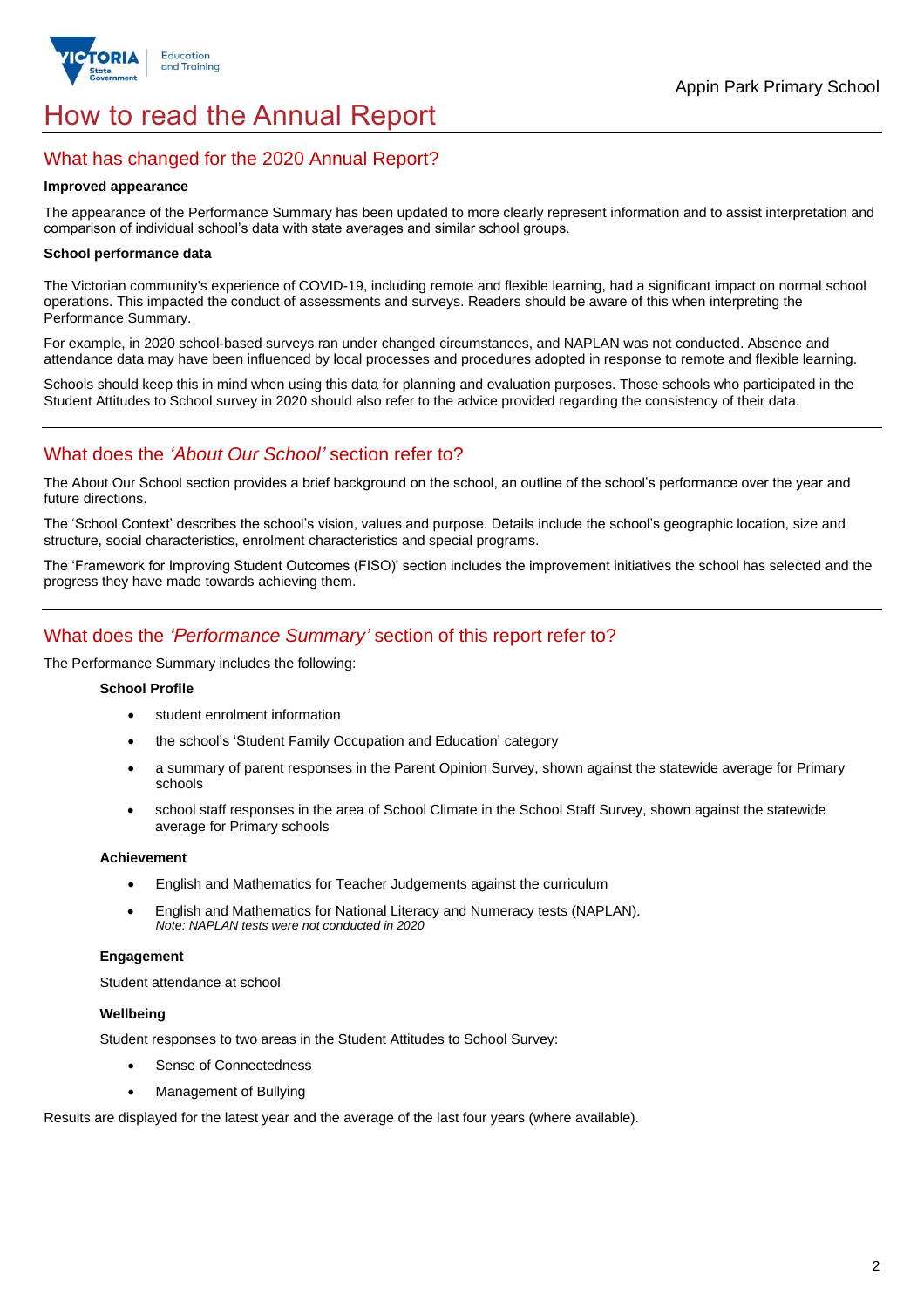

# How to read the Annual Report (continued)

### What do *'Similar Schools'* refer to?

Similar Schools are a group of Victorian government schools with similar characteristics to the school.

This grouping of schools has been created by comparing each school's socio-economic background of students, the number of non-English speaking students and the school's size and location.

## What does *'NDP'* or '*NDA*' mean?

'NDP' refers to no data being published for privacy reasons or where there are insufficient underlying data. For example, very low numbers of participants or characteristics that may lead to identification will result in an 'NDP' label. For the 2020 Student Attitudes to School survey, specifically, the similar school group averages are replaced by 'NDP' where less than 50% of schools in a given similar school group did not participate in the 2020 survey.

'NDA' refers to no data being available. Some schools have no data for particular measures due to low enrolments. There may be no students enrolled in some year levels, so school comparisons are not possible.

Note that new schools only have the latest year of data and no comparative data from previous years. The Department also recognises unique circumstances in Specialist, Select Entry, English Language, Community Schools and schools that changed school type recently, where school-to-school comparisons are not appropriate.

## What is the *'Victorian Curriculum'*?

The Victorian Curriculum F–10 sets out what every student should learn during his or her first eleven years of schooling. The curriculum is the common set of knowledge and skills required by students for life-long learning, social development and active and informed citizenship.

The Victorian Curriculum is assessed through teacher judgements of student achievement based on classroom learning.

The curriculum has been developed to ensure that school subjects and their achievement standards enable continuous learning for all students, including students with disabilities.

The 'Towards Foundation Level Victorian Curriculum' is integrated directly into the curriculum and is referred to as 'Levels A to D'.

'Levels A to D' may be used for students with a disability or students who may have additional learning needs. These levels are not associated with any set age or year level that links chronological age to cognitive progress (i.e. there is no age expected standard of achievement for 'Levels A to D').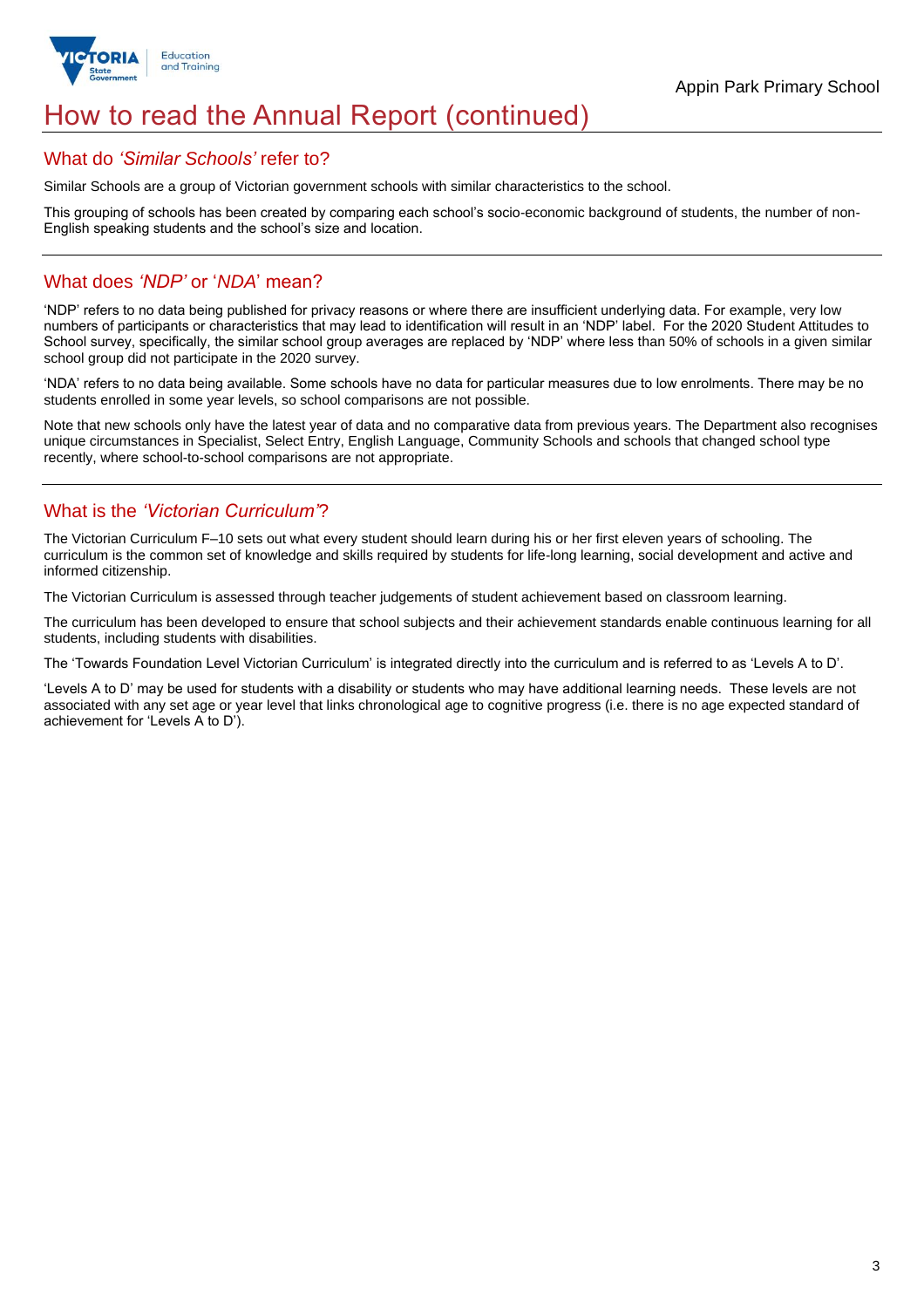

# **About Our School**

### **School context**

Appin Park Primary School is located in the Rural city of Wangaratta, in north east Victoria. Appin Park Primary School is part of the BMW network of schools (Benalla, Mansfield and Wangaratta) and is involved in the Wangaratta cluster. Appin Park Primary School is situated at the end of Appin Street, and backs onto One Mile Creek. The bike path along the creek is well utilized by students walking and riding to school. Appin Park Primary School consists of 2 main buildings, an administration relocatable and another relocatable. Stage 1 works to refurbish parts of both main buildings are due to commence in term 1, 2021.

Appin Park's vision is to provide high quality educational programs in a safe and engaging learning environment while promoting a steadfast sense of community.

Appin Park's mission is to provide students with the best possible foundation in life through a well-rounded education. Appin Park's values are Respect, Responsibility and Caring

Respect – to use positive words or actions to show someone or something it is important or valuable to us or others Responsibility – to be trusted to do what is right, what is expected or what is required

Caring – to show kindness and concern to others and for others in all situations

Appin Park Primary School staff promote our three school values. Students and staff 'live' these values throughout their work and play. You will see evidence of these values throughout our school and in the way staff and students interact. We encourage all staff to use the language of our school values so that a consistent vocabulary and approach is shared. Developing Emotional Literacy is part of our approach to supporting all our students in building their skills for lifelong learning. Students learn to name their feelings and understand what those feelings mean to them, and those around them.

Students actively participate in daily high quality, evidence based literacy and numeracy lessons with staff working collaboratively in teaching teams to plan, implement and evaluate student tasks and teaching strategies and approaches. Teaching staff are supported in the classroom by skilled education support staff, who provide extra support to all students including those who may have additional learning or behavioural needs. Appin Park Primary School has a culture of continuous school improvement through the School Strategic Plan and Annual Implementation Plans.

Appin Park Primary School is well supported by an active School Council and Appin Park Parents Association (APPA). Due to the restrictions of covid 19 in 2020, many of the ways parents and the community could engage with school were not possible.

In 2020, our enrolment was 188 students, comprising 9 classes, 1 foundation, 2 x 1/2, 3 x 3/4 and 3 x 5/6 classrooms. Our specialist program included science (for part of the year), art, Italian and PE. The College's SFOE is 0.480. The staffing profile is made up of 1 principal, 13 teachers, 8 education support staff, a school Chaplain and a business manager. Students attending Appin Park Primary School come from within the local community and surrounding farming communities.

## **Framework for Improving Student Outcomes (FISO)**

In 2020, the Appin Park Primary School's AIP focused on implementation of Key Improvement Strategies related to the FISO dimensions of Building Practice Excellence, Curriculum Planning and Assessment and Building Leadership Teams. This included:

Embedding the school teaching and learning approach with a focus on reading

Embed the PLC approach to build teacher capacity in the effective teaching of reading to meet the needs all students DSSI teaching partners were engaged to support implementation of these KIS, and work alongside the principal, curriculum leaders and classroom teachers.

Appin Park Primary School delivered to some extent on our KIS; to focus on students within a PLC cycle to show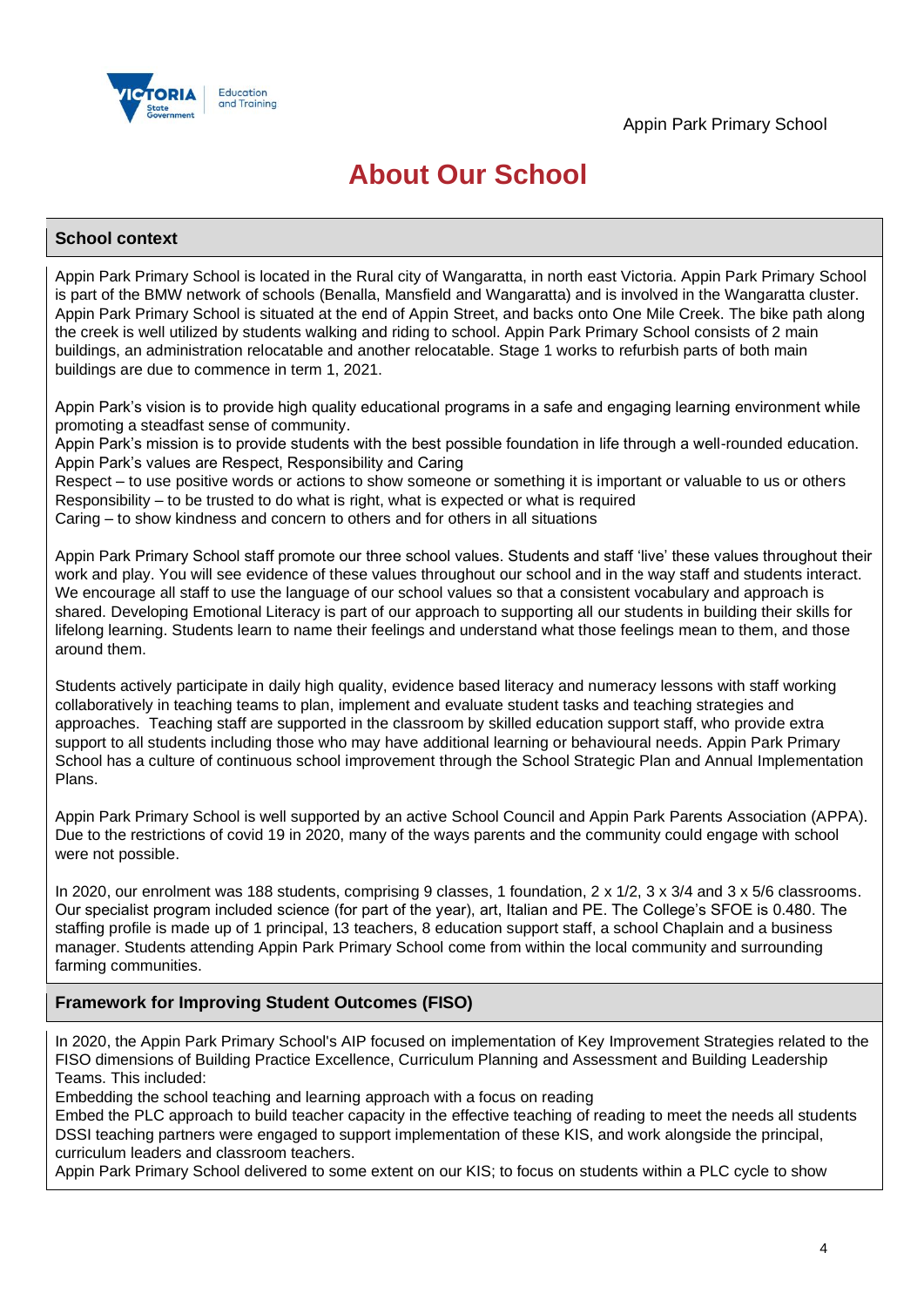



improvement within their identified goal, for leaders to participate in regular Learning Walks and Talks that demonstrated 80% of students were able to articulate what they were learning, why, how they were going and what were their next steps? and for all students to be able to articulate their individual reading goal.

Some of the AIP actions and professional development plans were modified to suit remote learning. We did this by moving all professional learning opportunities online and working within the BMW network of schools to continue staff professional learning opportunities for reading. To place greater emphasis on developing sound and explicit learning intensions and differentiated success criteria that could be used by the students and families learning from home. Learning packs were planned, developed and made available weekly to families. There was an increased emphasis in supporting students at risk, out of home care, PSD and Koori students throughout the periods of remote and flexible learning.

The KIS for AIP targets of; embed a consistent approach to SWPBS, build teacher capacity in dealing with challenging behaviour, build teacher capacity in delivering curriculum around school wide behaviours and RRRR, were not a focus through 2020 due to the changes in the year. Greater emphasis was placed on developing relationships and supporting whole families as they adjusted to working and learning from home. When students returned the focus was on friendships, play and getting along, using emotional literacy tools as a classroom support.

## **Achievement**

In 2020 Appin Park Primary School continued to work towards the Strategic Learning Goal of improved learning gain for every student.

The following targets were associated with this goal;

70% of students (from 61% in 2019) will achieve 12 months learning gain in reading and viewing teacher judgements. Across years 1-6, 54% of students achieved at or above 12 months learning gain in reading and viewing. Increase proportion of students who achieve high relative gain from 11% in 2019 to 25% in 2020. (This target was associated with NAPLAN data so was unable to be met)

During the 2 periods of remote and flexible learning classroom teachers planned and delivered weekly learning packs for students and their families to collect. All classroom teachers communicated with students and families via class Dojo and in the second lockdown a weekly WebEx meeting was made available. The support for collection of packs and the content was mostly positive and staff used feedback from parents and students to make adjustments to the learning packs throughout the remote learning periods. Greater emphasis was placed on providing feedback directly to learning intentions. Students who attended for onsite supervision were provided with the same learning packs as those who were at home.

2021 will see Appin Park Primary School undergo a School review (postponed form 2020), providing an opportunity to review the previous School Strategic Plan and develop a series of new goals and targets tp inform the 2020-2023 plan. The Tutor Learning Initiative will commence in 2021 as a result of an identified need to provide extra learning support for students following the remote and flexible learning periods, with identified students taking part in regular literacy lessons in a small group setting.

## **Engagement**

In the first weeks of 2020 staff and students were able to engage in a grade 3/4 school camp an d a family pool BBQ evening to welcome everyone to the new school year. Supported by School council and APPA this provided families with an opportunity to meet and welcome new families to the school community. The impacts of covid 19 restrictions hampered many actives aimed at increasing and improvement student and community engagement throughout terms 2 and 3. Towards the end of term 4, with some restrictions easing a modified grade 5/6 camp and grade 6 graduation event were able to be held.

Students and their families were very responsive and supportive throughout the remote and flexible learning periods. Communication was increased between school and home with favorable feedback. Staff noted that it became increasingly more difficult to engage students in learning tasks particularly through the second period of learning from home. Quality of work was also considered to be reduced with students taking less interest in producing the best that they could. The introduction of Webex meets and increased Class Dojo messaging engaged more students and prided another avenue to explain learning tasks and model using anchor charts and worked examples. Throughout the second period of remote learning there was a significant increase in the number of students attending onsite for supervision.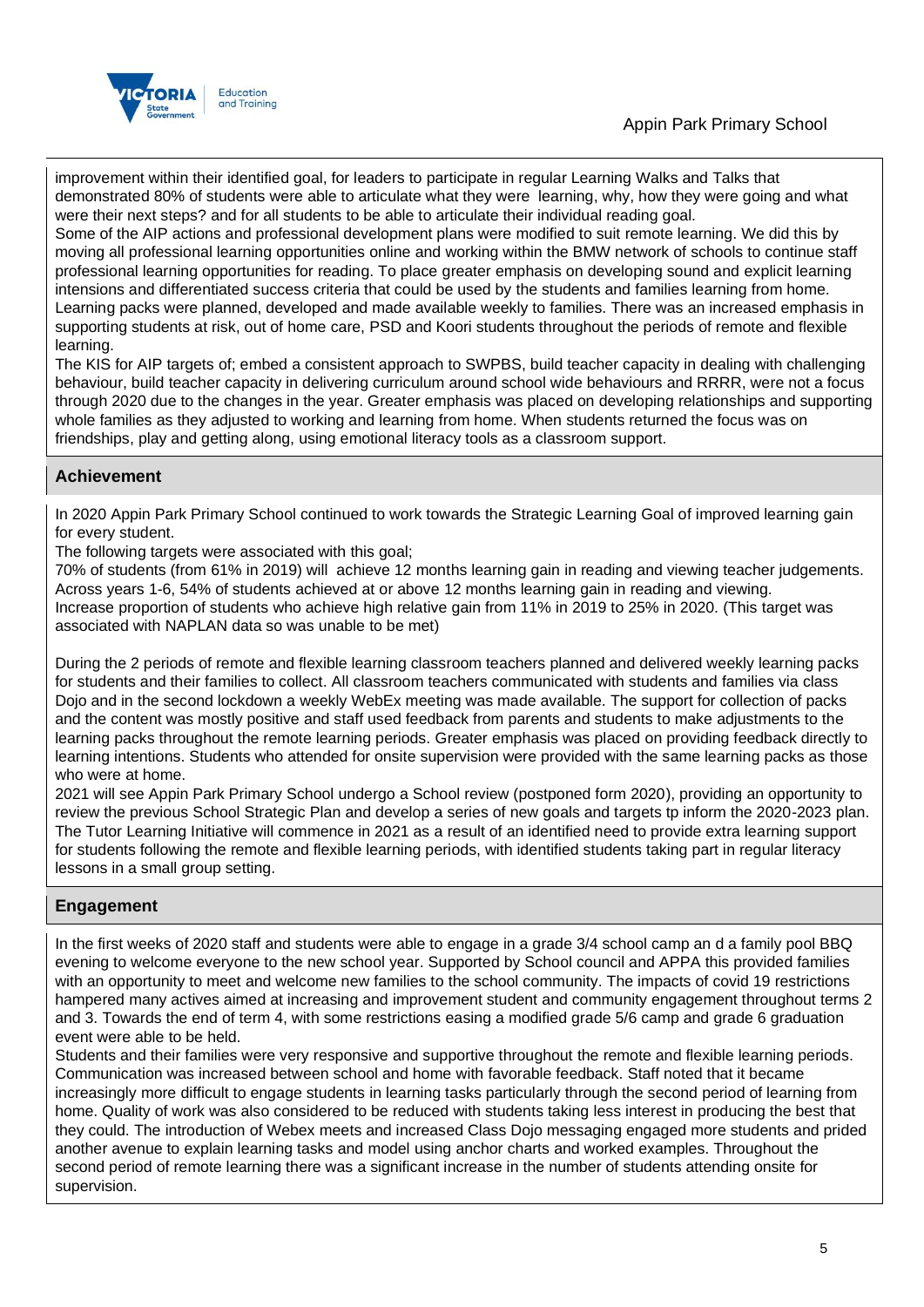

## Appin Park Primary School

Average attendance rates for students across 2020 showed 76% of student having less than 20 days absent. 24% of students in 2020 had more than 20 days absent. This was just below similar and network schools of 24 and 25% respectively and 4% higher than the state average. Students who did not collect learning packs throughout remote and flexible learning periods were followed up by teaching staff, welfare staff and administration staff. For some students it was suggested that they come to school for part of the week to undertake their learning at school and provide support in setting up the tasks to be completed at home. When onsite the usual follow up on absences was continued through phone calls and messages.

## **Wellbeing**

The KIS for AIP targets for the goal to strengthen the inclusive safe learning environment by developing a whole school wide positive behaviour approach were; embed a consistent approach to SWPBS, build teacher capacity in dealing with challenging behaviour, build teacher capacity in delivering curriculum around school wide behaviours and RRRR. Due to the changes to schooling throughout 2020 greater emphasis was placed on developing relationships and supporting families as they adjusted to working and learning from home. Communication was increased using different platforms in order to engage as many students and families as possible. Staff reported learning more about their students than they had otherwise known i terms of the impact family circumstances might be having on the student as a learning and participant in school learning tasks and activities.

When students returned the focus was on friendships, play and getting along, using emotional literacy tools as a classroom support. The conversation in classrooms was around understanding what being ready to learn looked like. In response to student behaviour a "check in" room was established to support students who were finding it difficult to transition back in to the classroom. This space was supported by the Chaplain and wellbeing staff and was utilized by many students, classroom teachers and education support staff. The space proved students with an opportunity to use emotional literacy language to gauge their feelings and how that might impact them in being ready to learn in the classroom. This space will continue to be an option for students in 2021.

The School Review in 2021 will provide further opportunity to strengthen student health and well being strategies including the increased and more consistent school wide use of Respectful Relationships and SWPB approaches and tools.

## **Financial performance and position**

For the year ended 31 December 2020 the school reported a surplus of \$90,859 against a budgeted surplus of \$34,116. There was a surplus in the Student Resource Package (Credit budget) of \$13,809 while the cash budget (managed by school council) recorded a surplus of \$77,050. The net benefit of Fundraising activities for the year was \$6,685.

Revenue for the year totalled \$674,551 (excluding the SRP) which was \$31k unfavourable to budget. The items unfavourable to budget include - After School Care \$10k, fundraising activities \$9k and Camps/excursions \$25k. All these revenue streams impacted by Covid 19 restrictions and offset by corresponding decreases in expenses. Expenditure for the year totalled \$597,501 (excluding SRP) which was \$74k under budget. The expenses under budget include – CRT wages \$36k, utilities \$9k, After School Care \$9k and Camps/excursions \$15k.Expenses over budget include – cleaning expenses \$16k.

> **For more detailed information regarding our school please visit our website at <http://www.appinparkps.vic.edu.au/>**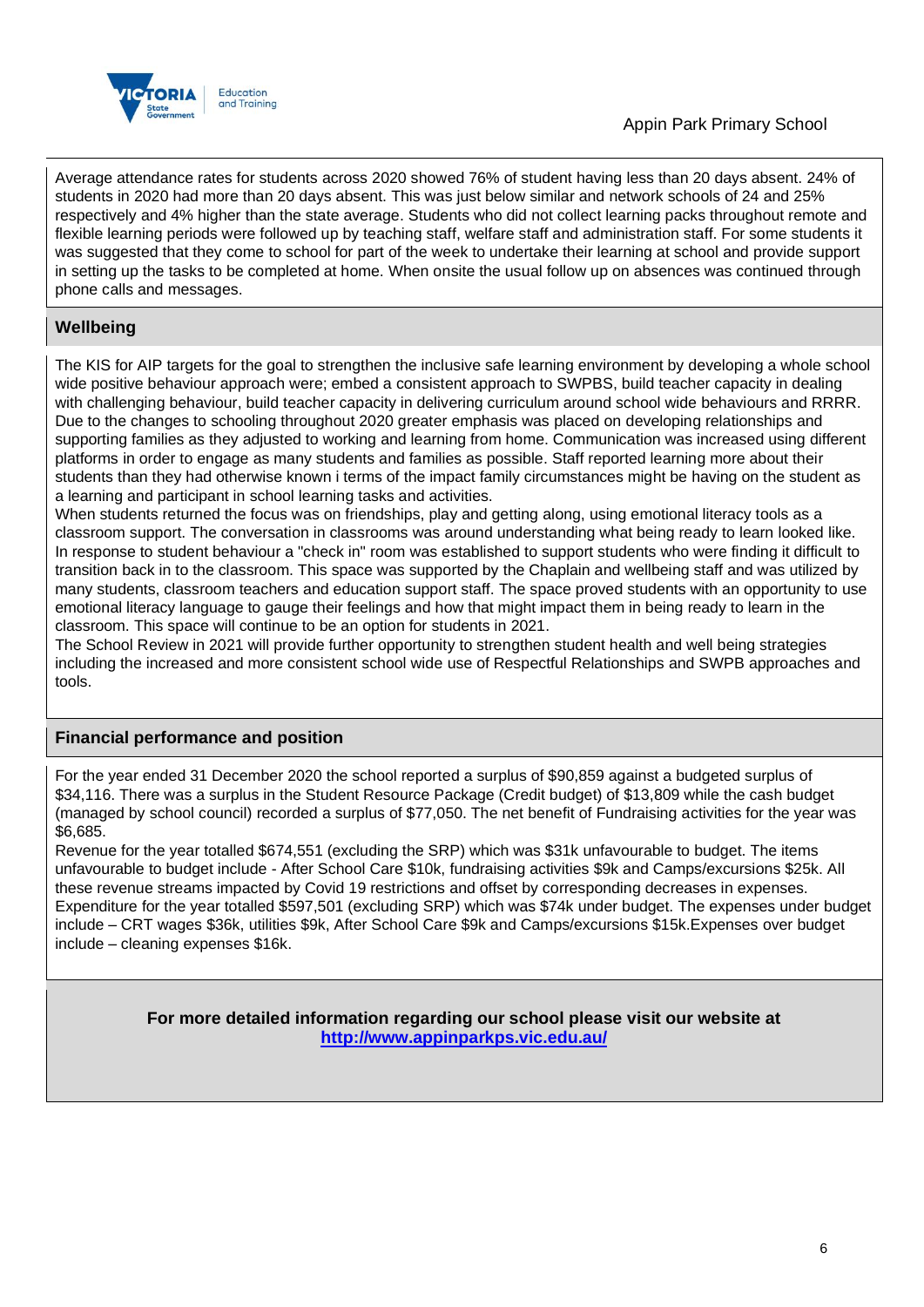

# **Performance Summary**

The Performance Summary for government schools provides an overview of how this school is contributing to the objectives of the Education State and how it compares to other Victorian Government schools.

All schools work in partnership with their school community to improve outcomes for children and young people. Sharing this information with parents and the wider school community helps to support community engagement in student learning, a key priority of the Framework for Improving Student Outcomes.

Refer to the 'How to read the Annual Report' section for help on how to interpret this report.

## SCHOOL PROFILE

#### **Enrolment Profile**

A total of 188 students were enrolled at this school in 2020, 86 female and 102 male.

0 percent of students had English as an additional language and 5 percent were Aboriginal or Torres Strait Islander.

#### **Overall Socio-Economic Profile**

The overall school's socio-economic profile is based on the school's Student Family Occupation and Education index (SFOE) which takes into account parents' occupations and education.

Possible socio-economic band values are: Low, Low-Medium, Medium and High.

This school's socio-economic band value is: Medium

#### **Parent Satisfaction Summary**

The percent endorsement by parents on their school satisfaction level, as reported in the annual Parent Opinion Survey.

Percent endorsement indicates the percent of positive responses (agree or strongly agree) from parents who responded to the survey.



#### **School Staff Survey**

The percent endorsement by staff on School Climate, as reported in the annual School Staff Survey.

Percent endorsement indicates the percent of positive responses (agree or strongly agree) from staff who responded to the survey. Data is suppressed for schools with three or less respondents to the survey for confidentiality reasons.



Percent endorsement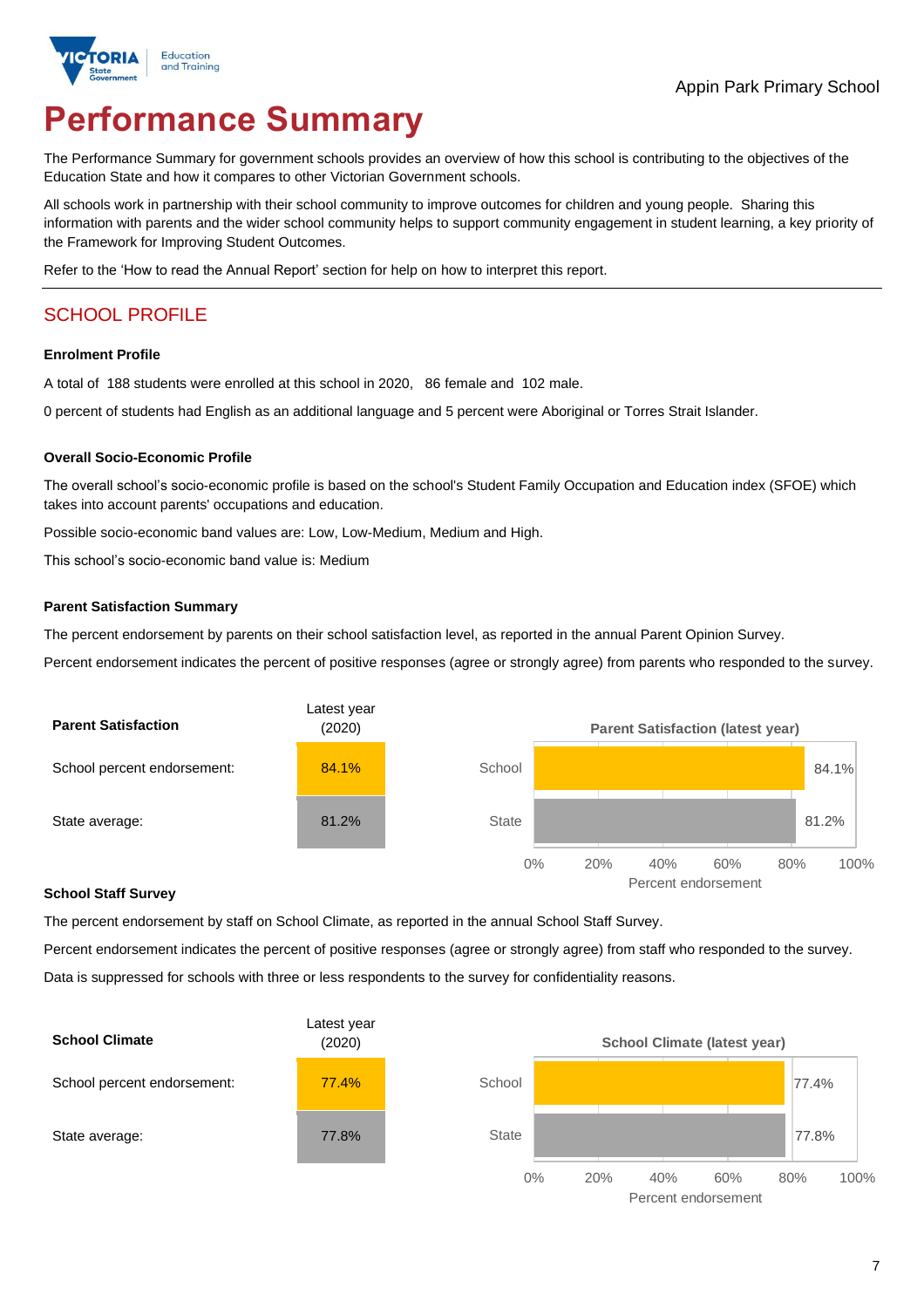

## ACHIEVEMENT

*Key: 'Similar Schools' are a group of Victorian government schools that are like this school, taking into account the school's socioeconomic background of students, the number of non-English speaking students and the size and location of the school.*

### **Teacher Judgement of student achievement**

Percentage of students working at or above age expected standards in English and Mathematics.



### **NAPLAN**

NAPLAN tests were not conducted in 2020.

### **NAPLAN Learning Gain**

NAPLAN learning gain is determined by comparing a student's current year result to the results of all 'similar' Victorian students (i.e. students in all sectors in the same year level who had the same score two years prior).

NAPLAN tests were not conducted in 2020.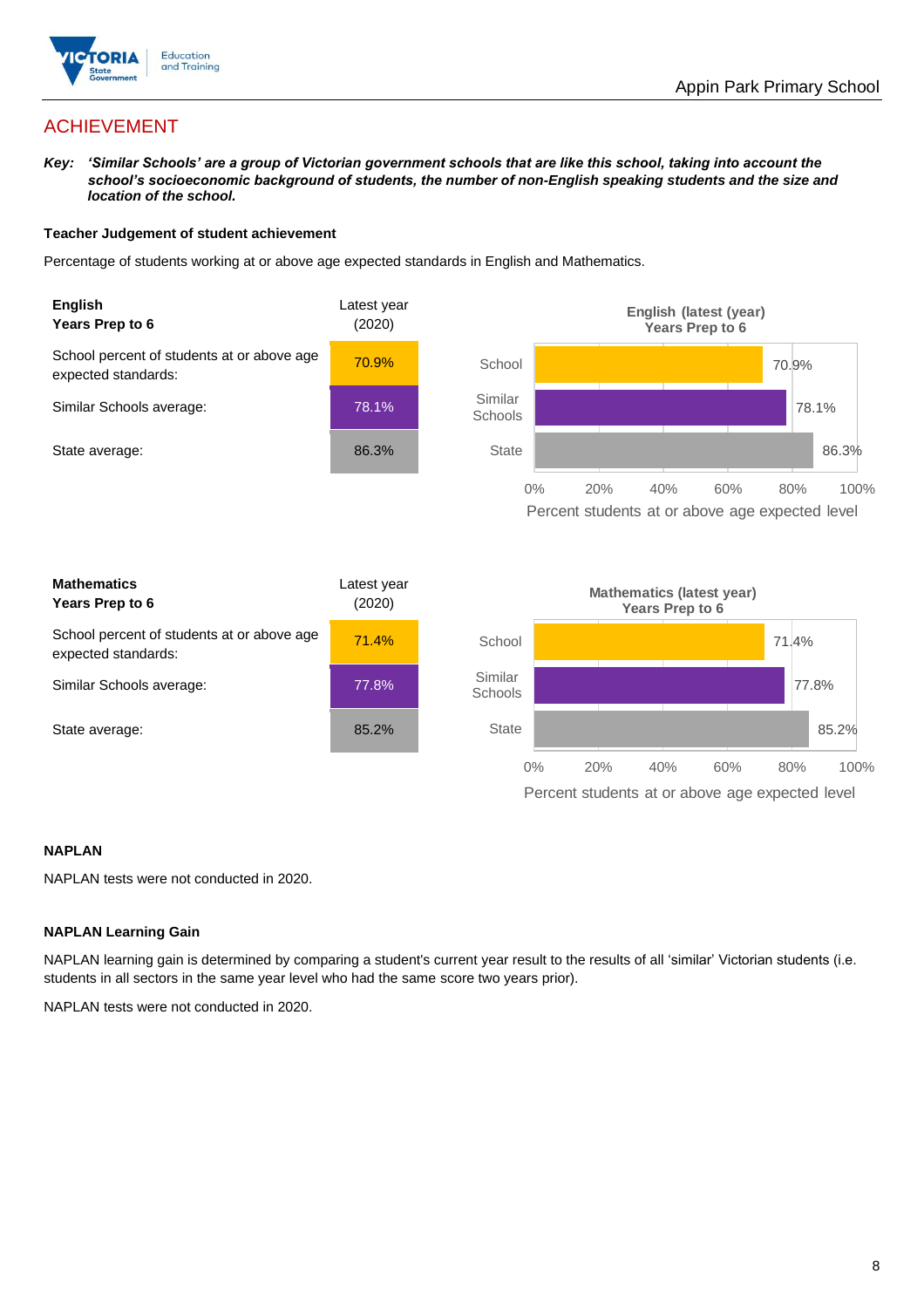

## ENGAGEMENT

*Key: 'Similar Schools' are a group of Victorian government schools that are like this school, taking into account the school's socioeconomic background of students, the number of non-English speaking students and the size and location of the school.*

### **Average Number of Student Absence Days**

Absence from school can impact on students' learning. Common reasons for non-attendance include illness and extended family holidays. Absence and attendance data in 2020 may have been influenced by local processes and procedures adopted in response to remote and flexible learning.



### **Attendance Rate (latest year)**

|                                             | Prep | Year 1 | Year 2 | Year 3 | Year 4 | Year 5 | Year 6 |
|---------------------------------------------|------|--------|--------|--------|--------|--------|--------|
| Attendance Rate by year level<br>$(2020)$ : | 91%  | 90%    | 92%    | 91%    | 94%    | 90%    | 92%    |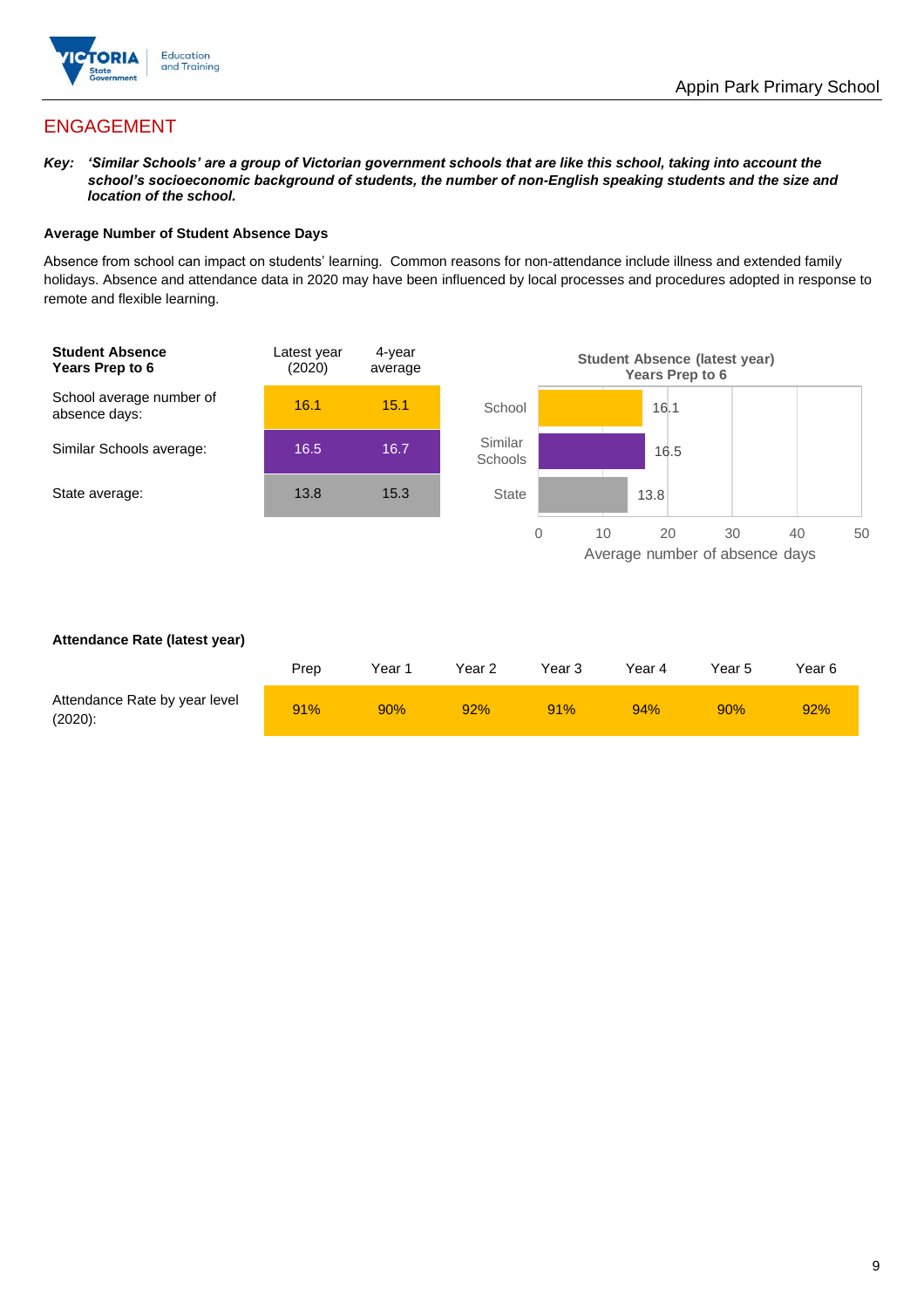

## **WELLBEING**

*Key: 'Similar Schools' are a group of Victorian government schools that are like this school, taking into account the school's socioeconomic background of students, the number of non-English speaking students and the size and location of the school.*

#### **Student Attitudes to School – Sense of Connectedness**

The percent endorsement on Sense of Connectedness factor, as reported in the Attitudes to School Survey completed annually by Victorian Government school students, indicates the percent of positive responses (agree or strongly agree).

Schools who participated in the Student Attitudes to School survey in 2020 should refer to the advice provided regarding the consistency of their data.



*methodology in 2020, data are often not comparable with previous years or within similar school groups. Care should be taken when interpreting these results.*

### **Student Attitudes to School – Management of Bullying**

The percent endorsement on Management of Bullying factor, as reported in the Attitudes to School Survey completed annually by Victorian Government school students, indicates the percent of positive responses (agree or strongly agree).

Schools who participated in the Student Attitudes to School survey in 2020 should refer to the advice provided regarding the consistency of their data.



*Due to lower participation rates and differences in collection methodology in 2020, data are often not comparable with previous years or within similar school groups. Care should be taken when interpreting these results.*

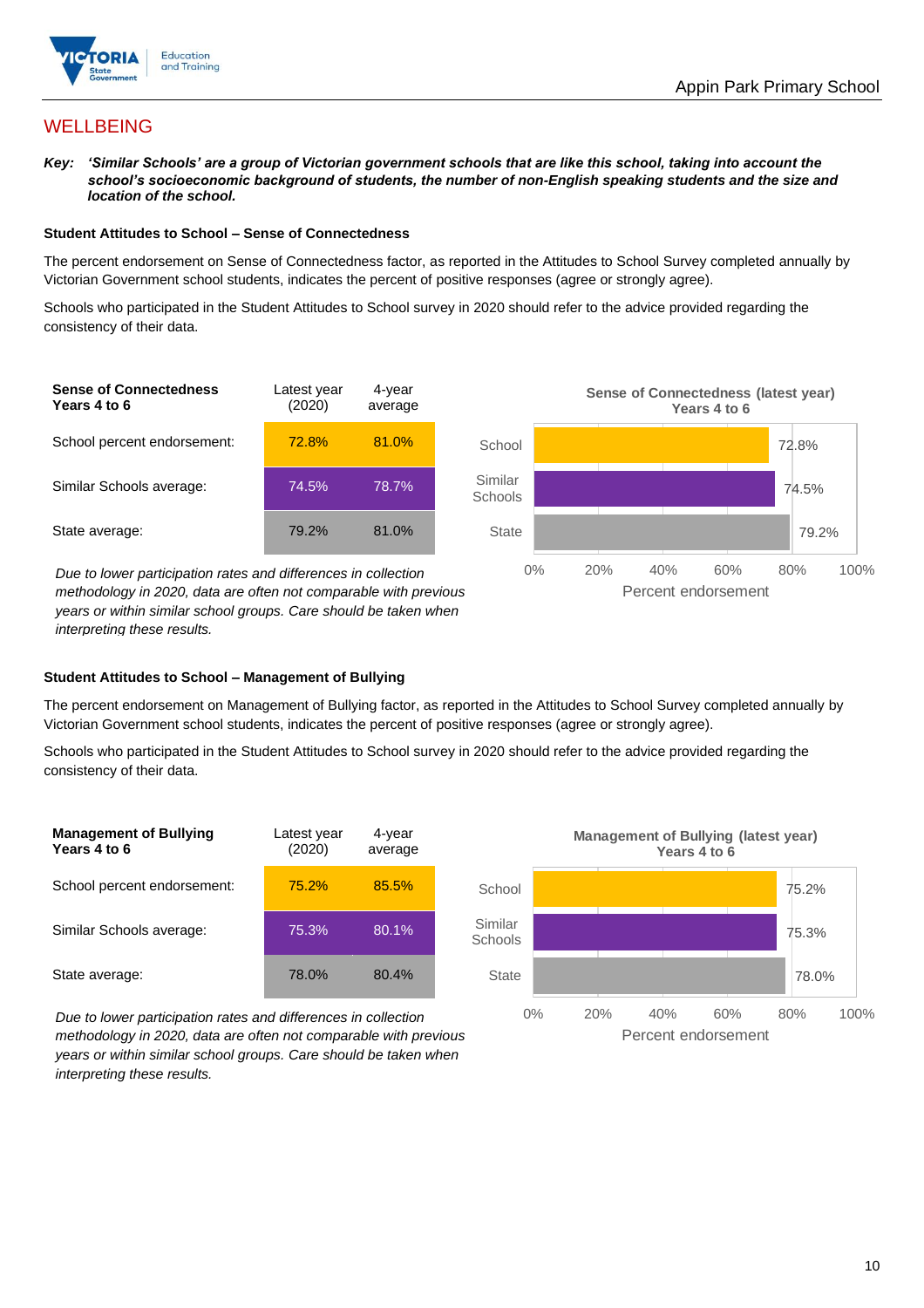

# **Financial Performance and Position**

FINANCIAL PERFORMANCE - OPERATING STATEMENT SUMMARY FOR THE YEAR ENDING 31 DECEMBER, 2020

| <b>Revenue</b>                  | <b>Actual</b> |
|---------------------------------|---------------|
| <b>Student Resource Package</b> | \$1,957,701   |
| Government Provided DET Grants  | \$419,836     |
| Government Grants Commonwealth  | \$115,775     |
| <b>Government Grants State</b>  | <b>NDA</b>    |
| <b>Revenue Other</b>            | \$26,616      |
| <b>Locally Raised Funds</b>     | \$112,325     |
| <b>Capital Grants</b>           | <b>NDA</b>    |
| <b>Total Operating Revenue</b>  | \$2,632,252   |

| Equity <sup>1</sup>                                 | <b>Actual</b> |
|-----------------------------------------------------|---------------|
| Equity (Social Disadvantage)                        | \$191,846     |
| Equity (Catch Up)                                   | <b>NDA</b>    |
| <b>Transition Funding</b>                           | <b>NDA</b>    |
| Equity (Social Disadvantage - Extraordinary Growth) | <b>NDA</b>    |
| <b>Equity Total</b>                                 | \$191,846     |

| <b>Expenditure</b>                    | <b>Actual</b> |
|---------------------------------------|---------------|
| Student Resource Package <sup>2</sup> | \$1,943,892   |
| Adjustments                           | <b>NDA</b>    |
| <b>Books &amp; Publications</b>       | \$4,880       |
| Camps/Excursions/Activities           | \$46,911      |
| <b>Communication Costs</b>            | \$2,334       |
| Consumables                           | \$35,978      |
| Miscellaneous Expense <sup>3</sup>    | \$9,526       |
| <b>Professional Development</b>       | \$7,189       |
| Equipment/Maintenance/Hire            | \$90,000      |
| <b>Property Services</b>              | \$122,818     |
| Salaries & Allowances <sup>4</sup>    | \$199,789     |
| <b>Support Services</b>               | \$20,000      |
| Trading & Fundraising                 | \$23,683      |
| Motor Vehicle Expenses                | <b>NDA</b>    |
| <b>Travel &amp; Subsistence</b>       | <b>NDA</b>    |
| <b>Utilities</b>                      | \$34,394      |
| <b>Total Operating Expenditure</b>    | \$2,541,393   |
| <b>Net Operating Surplus/-Deficit</b> | \$90,859      |
| <b>Asset Acquisitions</b>             | \$40,564      |

(1) The equity funding reported above is a subset of the overall revenue reported by the school.

(2) Student Resource Package Expenditure figures are as of 01 Mar 2021 and are subject to change during the reconciliation process.

(3) Miscellaneous Expenses include bank charges, administration expenses, insurance and taxation charges.

(4) Salaries and Allowances refers to school-level payroll.